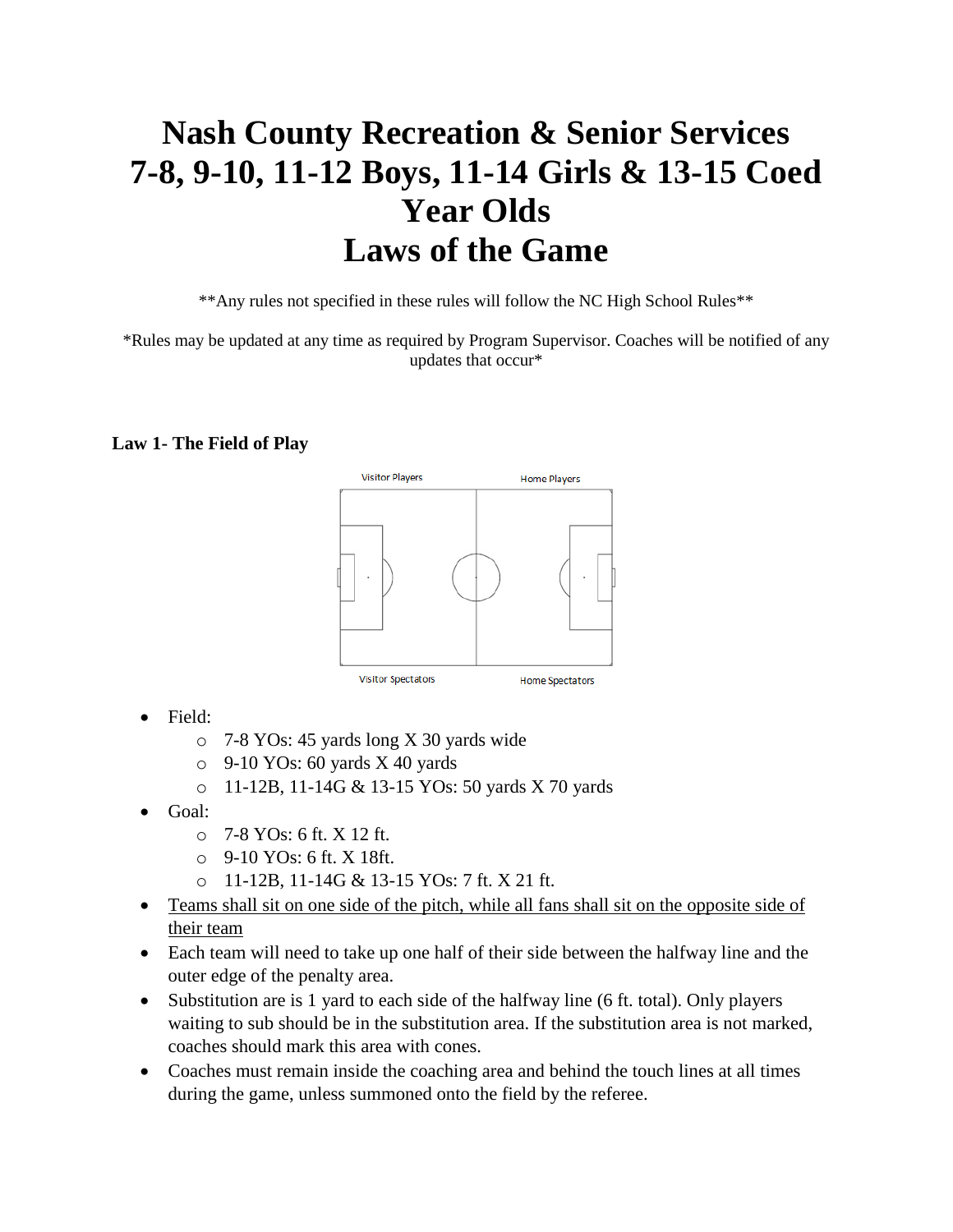- No coaches, players, or fans are allowed behind the goal lines
- Only players, head & assistant coaches are allowed on the team side of the field unless it is a parent/guardian of an injured child after the injury occurs

## **Law 2- The Ball**

- $\bullet$  7-8 YOs: Size 3
- 9-10, 11-12B, 11-14G YOs: Size 4
- 13-15C YOs: Size 5

### **Law 3- Number of Players**

- On the field (including goal keeper):
	- $O<sub>2</sub>$  7-8 YOs: 5 v 5
	- $O_9 9 10$  YOS: 6 v 6
	- o 11-12, 11-14G: 8 v 8
	- o 13-15C YOs: 7 v 7
- Forfeit Rule
	- o Team must have the minimum number of players (see below) present to begin a match. Teams may not fall below the number of eligible players during match play. There will be a 5-minute grace period for a team struggling to field enough players.
	- o If a team is short players, or for any reason and cannot field a team to play, the opposing teams MUST accept the win by forfeit. If this happens, the referee will assemble both captains and the site supervisor and clearly identify which team is forfeiting, and which team is winning by forfeit.
	- o In this situation, it is NOT permissible:
		- For a team who is short players to accept players from the other team to play an official game.
		- For a team with enough players to provide extra players to the opposing team to play an official game.
	- $\circ$  Even when both teams have enough players to play, it is NOT legal for someone to participate on your team who has not registered properly with the Nash County Parks and Recreation Department.
- Minimum number of players to play:
	- o 7-8 YOs: 4 players
		- If a 7-8 YO team only has the minimum number of players available to participate in a game, the opposing team can only play up by one participant. Example 1: If the minimum is 4 players on the field (and 5 players the maximum) and Team A has 4 players and Team B has 5 players, Team B can only have 5 players on the field.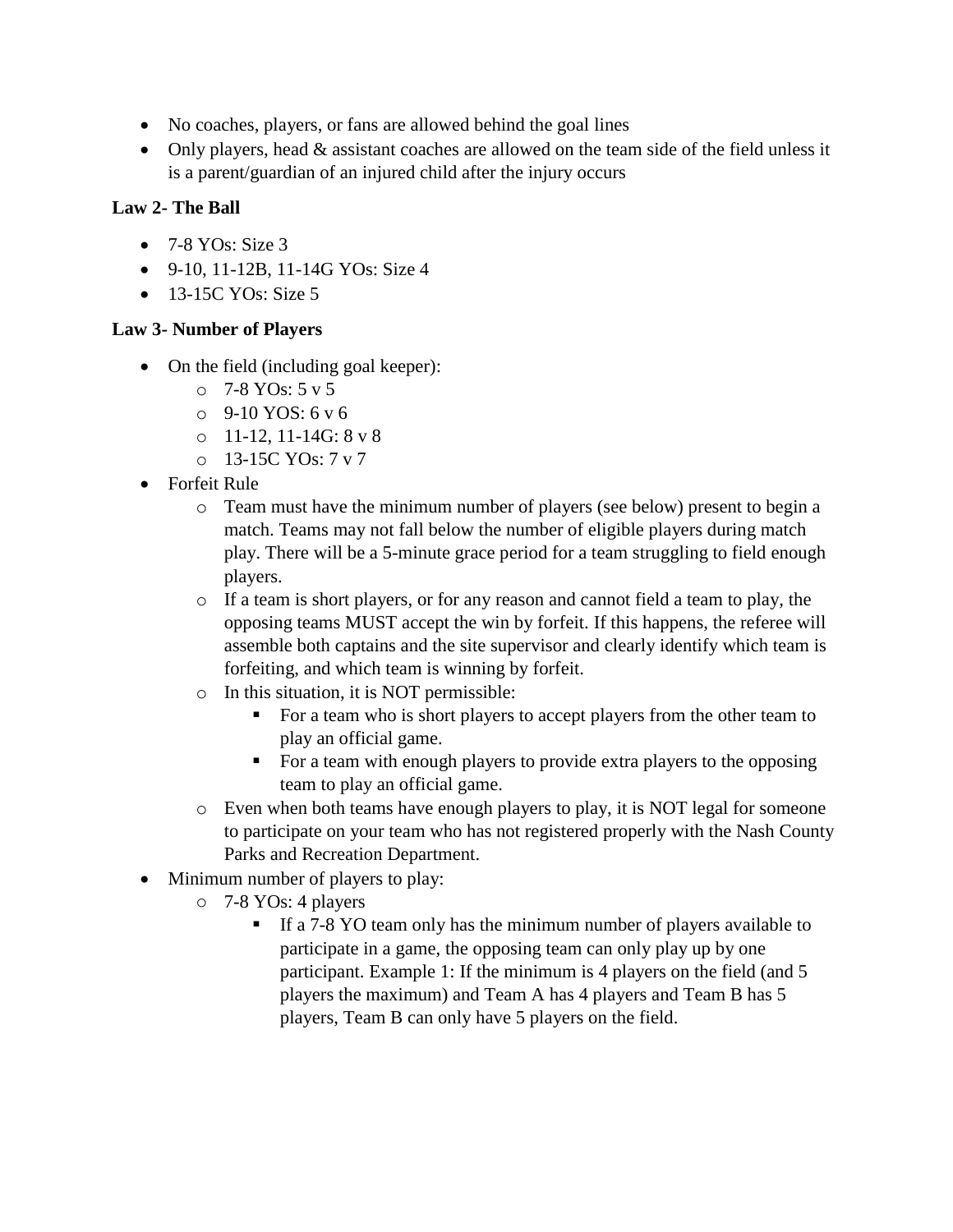- o 9-10 YOs: 5 players
	- If a team only has the minimum number of players available to participate in a game, the opposing team can only play up by one participant. Example 1: If the minimum is 5 players on the field (and 6 players the maximum) and Team A has 5 players and Team B has 8 players, Team B can only have 6 (the minimum) players on the field.
- o 11-12B, 11-14G & 13-15C YOs: 6 players
	- If a team only has the minimum number of players available to participate in a game, the opposing team can only play up by one participant. Example 1: If the minimum is 6 players on the field (and 8 players the maximum) and Team A has 6 players and Team B has 8 players, Team B can only have 7 players on the field. Example 2: If the minimum is 6 players on the field (and 8 players the maximum) and Team A has 7 players and Team B has 9 players, Team B can have 8 (the minimum) players on the field.
- There is a 5-minute grace period for all teams to allow for players to arrive at the beginning of the game if a team does not have the minimum number of players at the field at the scheduled start of the game
- If a team has no substitutions, then they may receive water breaks even if the opposing team does not prefer to have them.
- If the temperature is particularly high for a game, referees may allow a one-minute water break for participants mid-way through the half. Players may go off the field for the break and substitutions may occur at this time, as long as the referee is updated.
- Substitutions:
	- $\theta$  Substitutions can be made prior to:
		- $\bullet$  throw-in (in your favor)
		- goal kicks
		- after goal has been scored
		- when referee has stopped game due to injury
		- after a player has been cautioned
	- o Clock continues to run during substitutions
	- o The referee must be informed before the proposed substitution is made
	- o Substitutions MUST take place from the midfield line and the player on the field should come to the side line before the sub goes on the field
	- o Players should enter the game from the half-way line
		- If this does not occur, the player will have to be returned to the bench and restart the substitution process. The only exception is for injuries.
- Mercy Rule: A team ahead by 5 goals or more is required to move all scorers of goals from offense (they can play on defense/goalkeeper) or to remove scorers from the game. If this lead drops to a 3-goal differential (example 5 goals vs 2 goals), then scorers may play on offense again or return to the field at next legal substitution opportunity.
	- o Whenever players are required to play defense/goalkeeper, they must remain on their team's side of the halfway/midfield line, closest to their own goal. In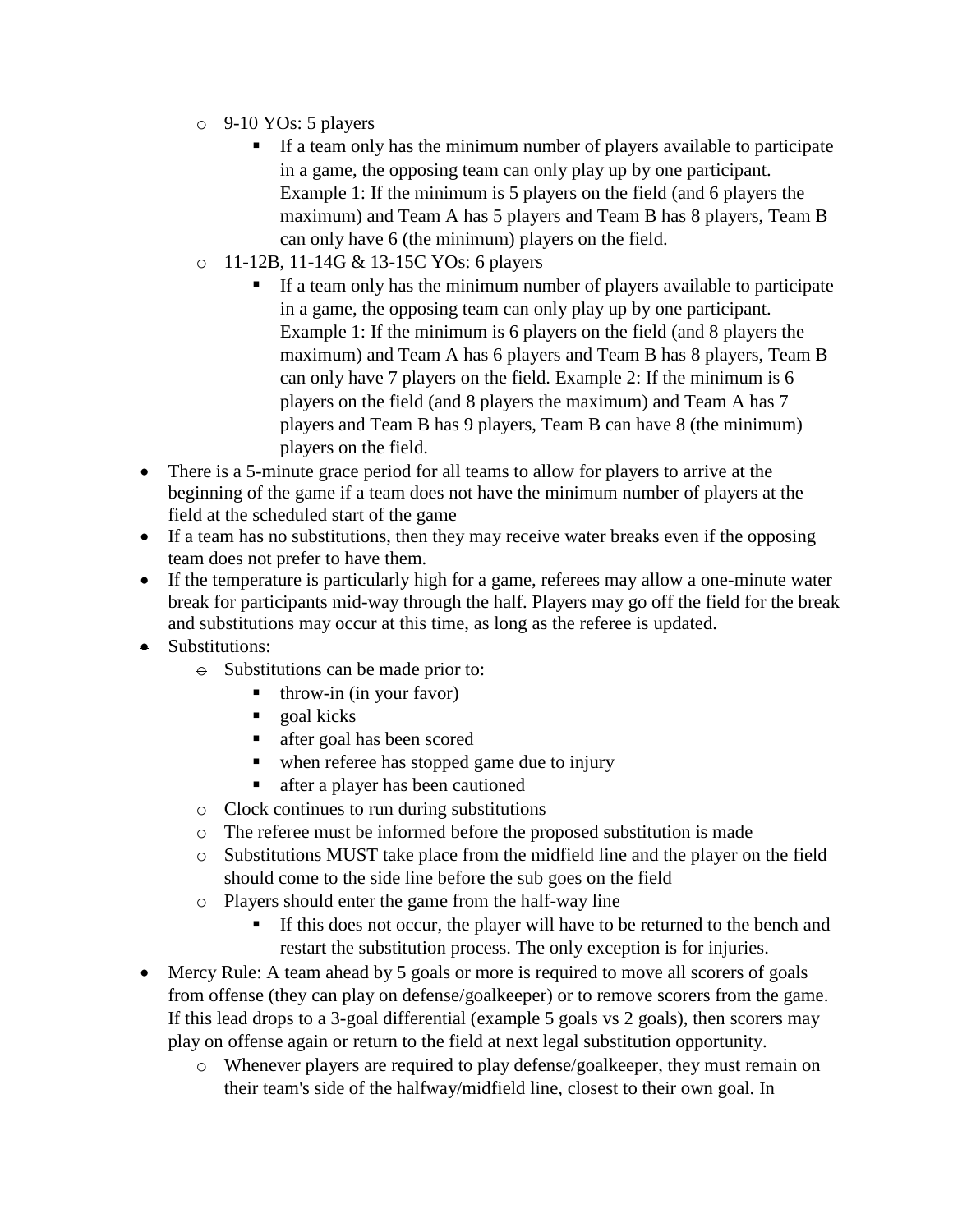addition, these players are not allowed to score a goal, as long as they are required to play defense/goalkeeper due to the Mercy Rule.

o Teams in the lead must maintain the minimum number of players required to start the game

## **Law 4- Player's Equipment**

- Shin-guards (age appropriate)
- Long socks to cover the shin-guards
- Socks must cover the shin guards. Shin guards should not be on top of the socks.
- Cleats (with no metal or toe cleats)
- Jersey
- Shorts or athletic pants
- No jewelry is allowed to be worn.
	- o This includes, but is not limited to, bracelets, necklaces, rings, earrings, hard hair accessories (such as clips or beads), etc.
		- Please note that if a player has earrings or hair accessories that cannot be removed, then they can participate as long as the earring or accessory is covered or secured. For example: earrings can be covered by band aides or hair accessories made from a hard material can be covered by a soft material such as a cloth
	- o If there is any question if a player may participate due to equipment, coaches must contact field site supervisor for the final verdict
- Players requiring the use of a medical protective devise, such as a knee brace, may do so at the discretion of the referee
	- o Braces including plastic or metal pieces must be completely covered by a protective sleeve

### **Law 5- Referee**

- 7-8 & 9-10 YOs: 1 referee
- 11-12B, 11-14G & 13-15C YOs: 2 referees
- Referee has the ultimate authority over the pitch and both benches. Arguing with the referee will not be tolerated
- Coaches are responsible for the spectators on the sidelines for their team, so if a parent is asked to leave a game, the coach may be asked to accompany them

### **Law 6- Assistant Referee**

- $\bullet$  7-8 YOs: None
- 9-10, 11-12B, 11-14G  $&$  13-15C YOs: 1 assistant referee- if available

### **Law 7- Duration of Match**

- Duration:
	- o 7-8 YOs: Two 20-minute halves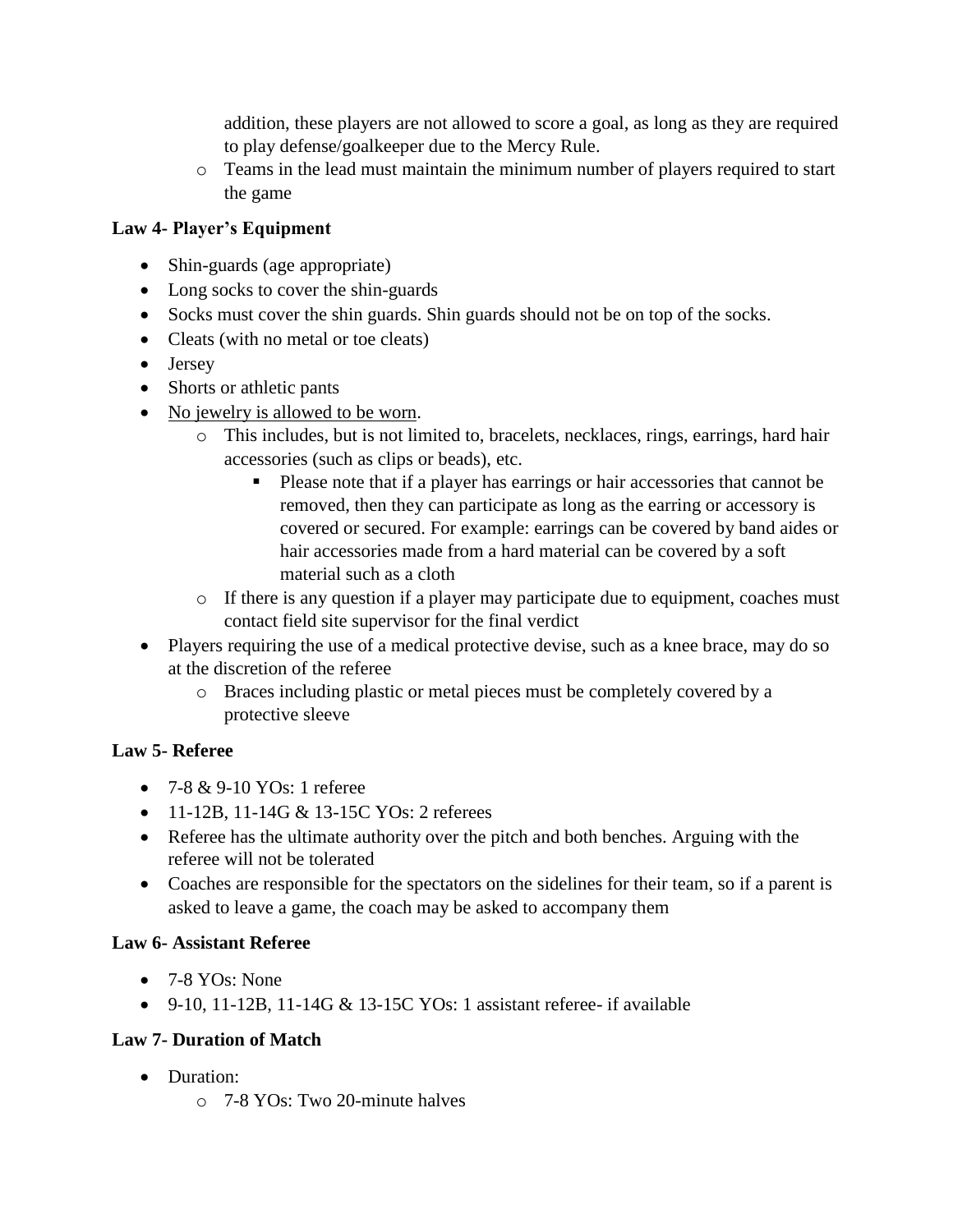- All players at the game should receive approximately 20 minutes of playing time
- o 9-10 YOs: two 25-minute halves
	- All players at the game should receive approximately 25 minutes of playing time
- o 11-12B, 11-14G & 13-15C YOs: two 30-minute halves
	- All players at the game should receive approximately 30 minutes of playing time
- A player CAN be the goal keeper for more than one half of any given game

## **Law 8- Starts & Restarts**

- Kick off at the start of a match and the beginning of a half
- Ball is in play when it is kicked in any direction and rotates
- Kicker cannot touch the ball a second time until it has touched another player
- The kicker cannot score directly from the kick-off, the ball must touch another player before it can be a valid goal
- Drop ball when deemed appropriate by referee (after injury or other stoppage of play)

## **Law 9- Ball In & Out of Play**

• The ball is out of play when the ball has completely crossed over the entire line

## **Law 10- Method of Scoring**

• A goal is scored when the ball has completely crossed over the goal-line, between the goal post and under the cross bar

## **Law 11- Offsides**

- 7-8 YOs: Not enforced- however, the offensive players must wait for the ball to cross over the halfway line before entering the goalie's box
	- o Penalty: defensive team will get the ball
- 9-10, 11-12B, 11-14G  $&$  13-15C YOs: Enforced- a player is offsides when he is nearer to his opponents' goal-line than both the ball and the second to last opponent

## **Law 12- Fouls & Misconduct**

- Slide Tackles: NOT allowed- after the first instance, the player will be verbally warned. If there is a second instance, the player will have to leave the field for at least 5 minutes
- Headers:
	- o 7-8, 9-10, 11-12B, 11-14G: NOT allowed- indirect kick will be awarded to the opposing team
	- o 13-15 YOs: ARE allowed
- Indirect free kicks:
	- o 7-8 YOs: will be the result of the following actions that are NOT allowed and awarded to the opponent's team: kicking opponent, tripping, jumping at an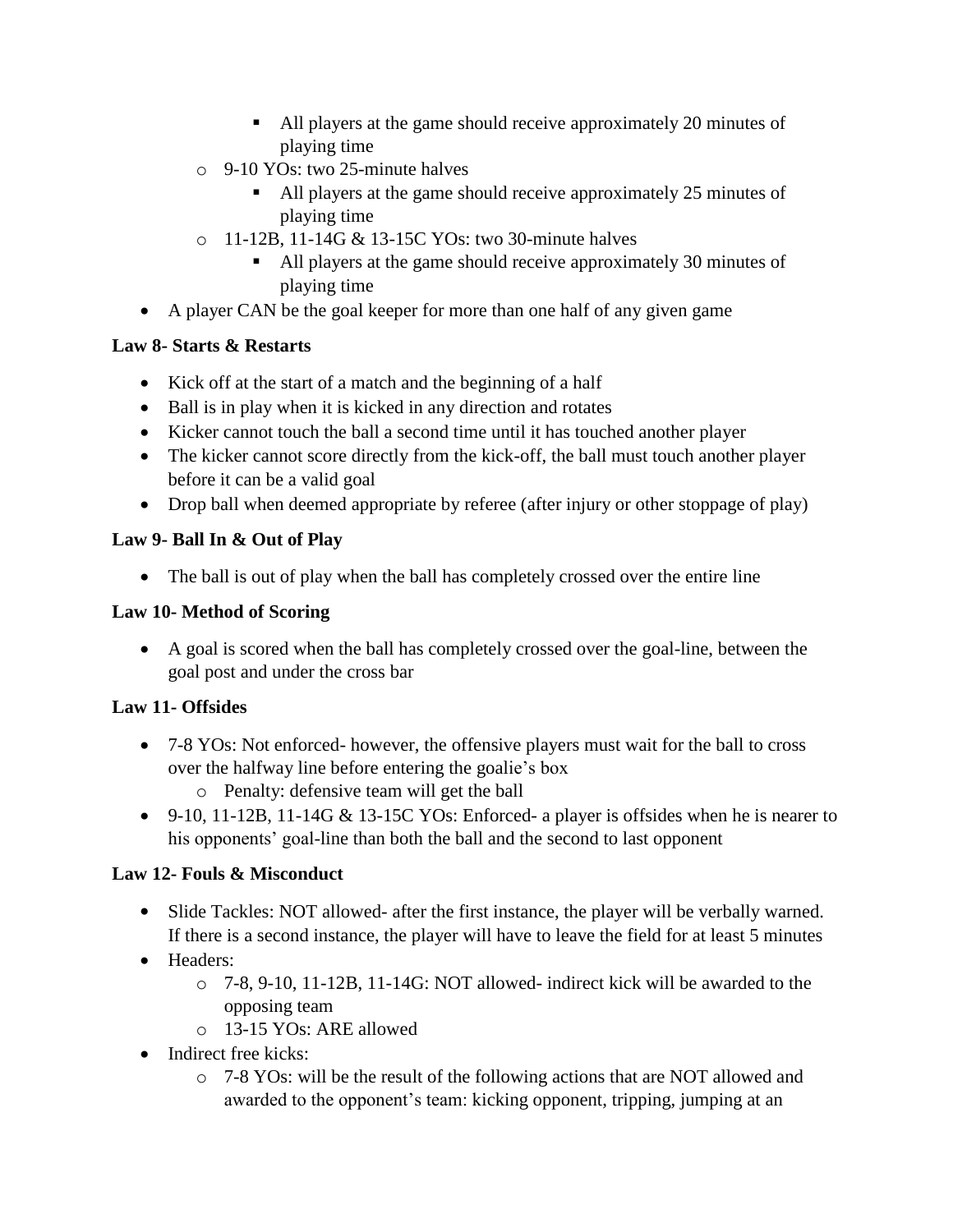opponent, charging an opponent, striking or attempting to strike an opponent, pushing, spitting, holding, hand ball, dangerous plays, obstruction or charging the goal keeper, delay of game, or goal keeper touching the ball with their hands after it has been kicked to them by a teammate.

- If a foul (such as a hand ball) occurs in the goalie box, then the referee will place ball closest to where the foul occurred, outside the goalie box for an indirect kick to be taken.
- $\circ$  9-10, 11-12B, 11-14G & 13-15C YOs: will be the result of the following actions that are NOT allowed and awarded to the opponent's team: dangerous play, charging, obstruction or charging the goal keeper, delay of game, or the goal keeper touching the ball with their hands after it has been kicked to them by a teammate
- o Indirect kicks: ball must be stationary when the kick is taken in a manner that moves the ball with enough force that the ball rotates at least half of the circumference of the ball and then must touch another player before entering the goal
- o At the referee's discretion, a foul may be ignored, based upon intent and whether or not advantage is gained
- Direct free kicks:
	- o 7-8 YOs: will be the result of the following actions that are NOT allowed and awarded to the opponent's team: foul (see indirect fouls for list) in the goalie box: a direct kick will be awarded  $&$  taken from the closest point from the outer goalie box
	- $\circ$  9-10, 11-12B, 11-14G & 13-15C YOs: will be the result of the following actions that are NOT allowed and awarded to the opponent's team: kicking opponent, tripping, jumps at an opponent, charges an opponent, strikes or attempts to strike an opponent, strikes or attempts to strike an opponent, pushing, spitting, holding, or a hand ball
	- o At the referee's discretion, a foul may be ignored, based upon intent and whether or not advantage is gained
- Cards
	- o Yellow Cards:
		- Players receiving a yellow card must leave the field of play for at least 2 minutes
			- Coaches will not be able to sub in a new player during those 2 minutes
	- o Red Cards:
		- Players or coaches receiving a red card shall be dismissed for the remainder of the game and must sit out for their next scheduled game
	- o See the yellow & red card section for more details regarding yellow & red cards

## **Law 13- Free Kicks**

• All free kicks must have the ball stationary before being taken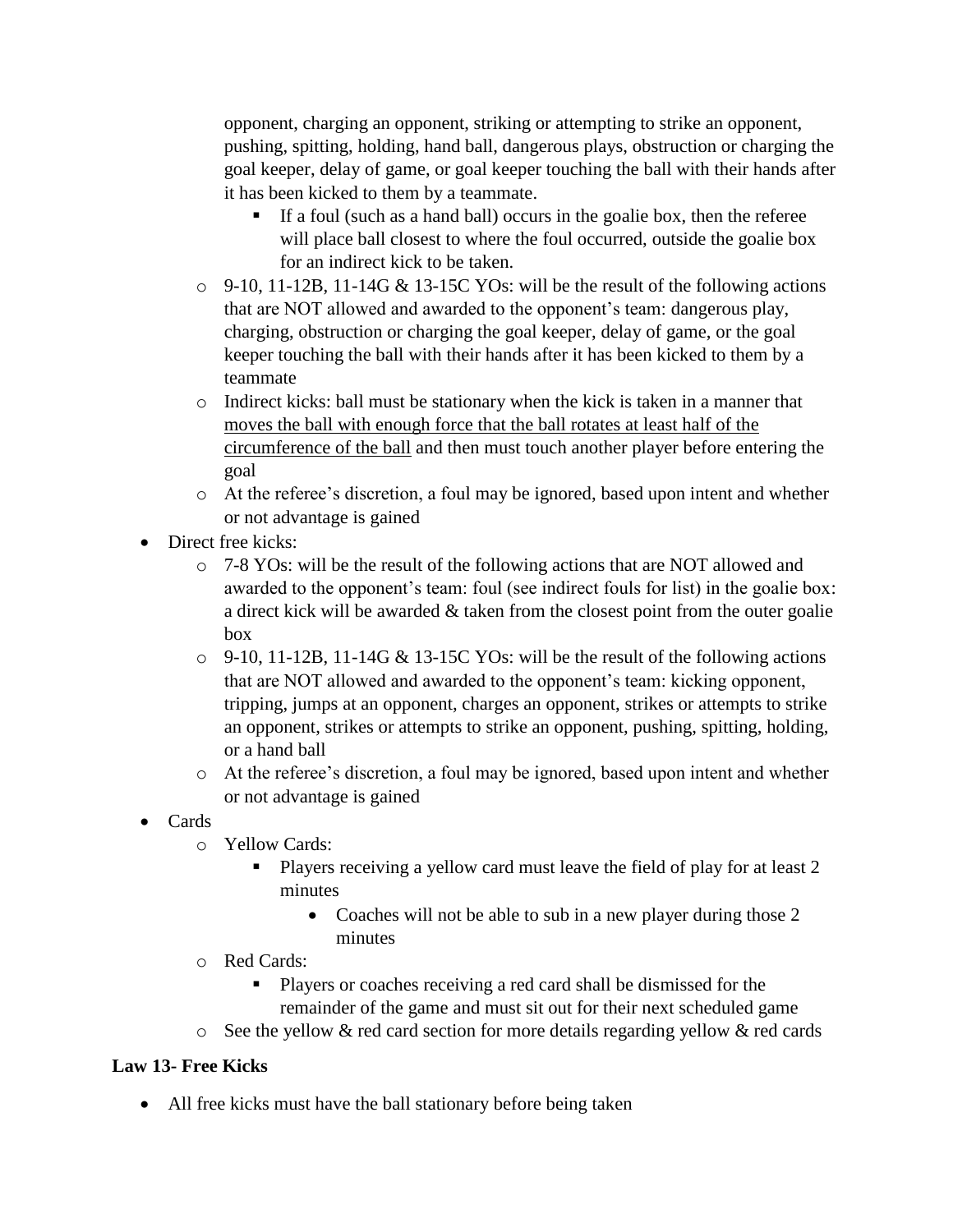- o When the kick is taken, the player who took the free kick may not touch the ball a second time until another player has touched it
- o Opposing players must be 10 Yards from the ball
- Indirect kick- the ball must touch another player before entering the goal to be considered as a goal (See law 12 for more details)
	- o The ball must be taken in a manner that moves the ball at least half of the circumference of the ball with the first kick
	- o Referees will signal indirect kicks by raising their arm above their head
- Direct kick- the ball does not need to touch another player before entering the goal to be considered valid

## **Law 14- Penalty Kicks**

- 7-8 YOs: None during regular season
	- o No PKs during regular season. PKs only occur during the tournament during a shootout.
- 9-10, 11-12B, 11-14G  $&$  13-15C YOs: The ball is placed on the penalty mark. The goal keeper must remain on the goal line until the ball is kicked. All other players must be outside the penalty area and behind the penalty mark
	- o Once the player taking the penalty kick touches the ball, all play may resume as normal

## **Law 15- Throw In**

- Number of attempts:
	- o 7-8 YOs: Two attempts
	- o 9-10, 11-12B, 11-14G & 13-15C YOs: One attempt
	- $\circ$  If attempt(s) are failed, the opposition team will take the throw in

## **Law 16- Goal Kick**

- Taken from the outer edge of the goal area by the defending team when the attacking team has kicked the ball over the goal line
- Opponents do not have to wait at the mid-field line but they must be outside the penalty box unless the goalie chooses to punt/throw the ball before opponents have an opportunity to leave the area

### **Law 17- Build Out Rule**

- Build Out Line: It is the line at half distance between the top of the penalty area and the mid-field line.
- Build Out Rule: 7-8 & 9-10 and below divisions ONLY. When the goalkeeper has the ball, either during play (from the opponent) or from a goal kick, the opposing team must move behind the build out line until the ball is put into play. Once the opposing team is behind the build out line, the goalkeeper can pass, throw or roll the ball into play (Punting is NOT allowed). After the ball is put into play by the goalkeeper, the opposing team can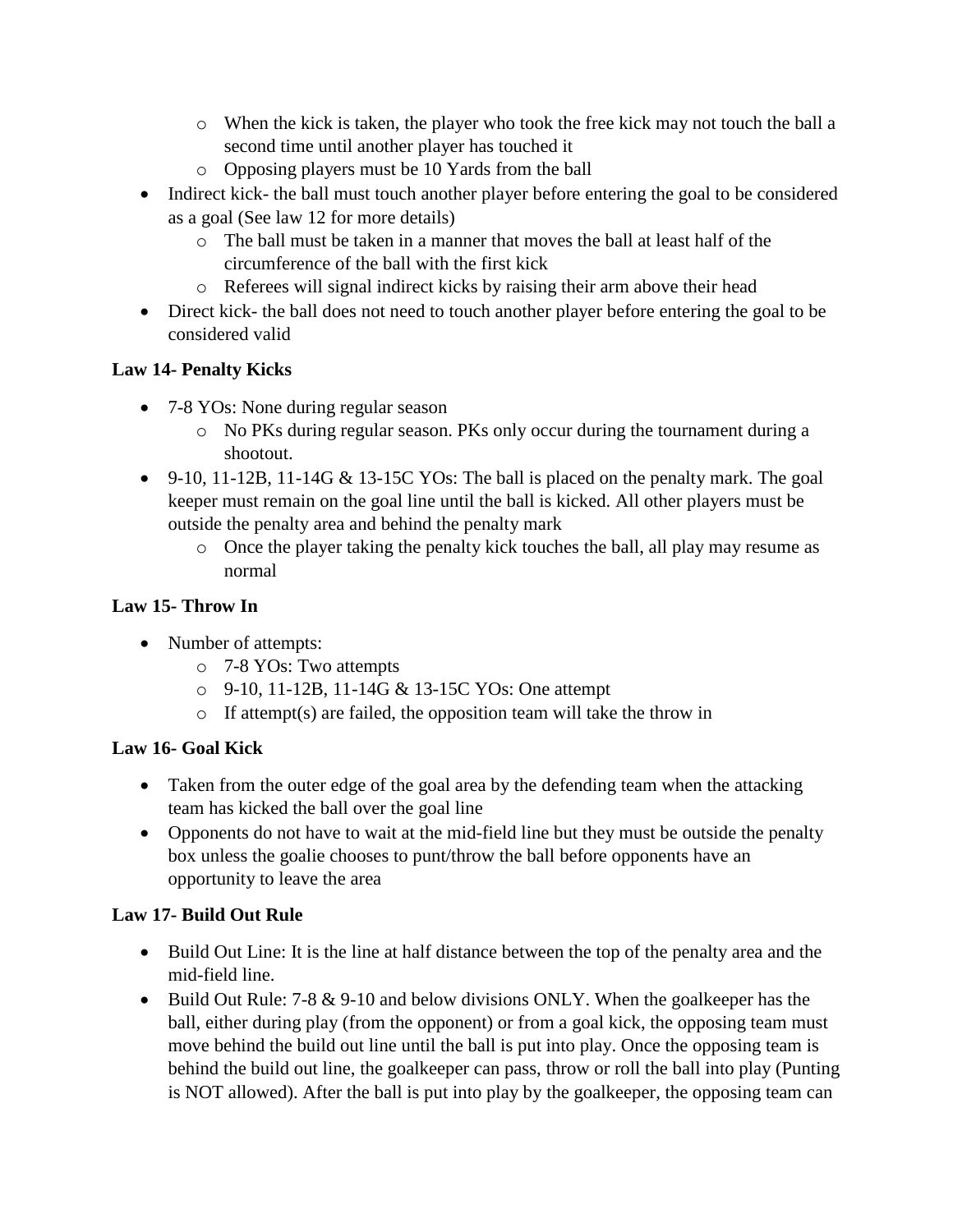cross the build out line, and play resumes as normal Penalty: a. If defending team does not respect the build out line. Play is stopped, the ball is returned to the goalkeeper and then allowed to resume as outlined above. b. If a goalkeeper punts the ball, an indirect free kick should be awarded to the opposing team from the spot of the offense. If the punt occurs within the goal area, the indirect free kick should be taken on the goal area line parallel to the goal line at the nearest point to where the infringement occurred.

- Goalie must wait for all offensive players to move behind the bail out line before playing the ball
- A goalie may place the ball on the ground within the goalie box for a defender to play

### **Law 18- Corner Kick**

- Taken from the corner arc by the attacking team when the defending team has kicked the ball over its own goal line
- Opponents must be 5 yards from the ball
- A player may score against opponents from the corner kick
- There are no offsides for corner kicks

**Note:** Please see the diagram below specifying the different areas near the goal



#### **Tournament Rules- all ages**

- If there is over time, there will be two 5-minute halves. If the score is still tied at the end of the overtime period, the game will go into a shootout.
	- o A shootout is a penalty kick competition.
	- o Both teams select five players to take the penalty kicks and then the teams alternate until one team wins. A team wins a shootout by scoring more goals than its opponent.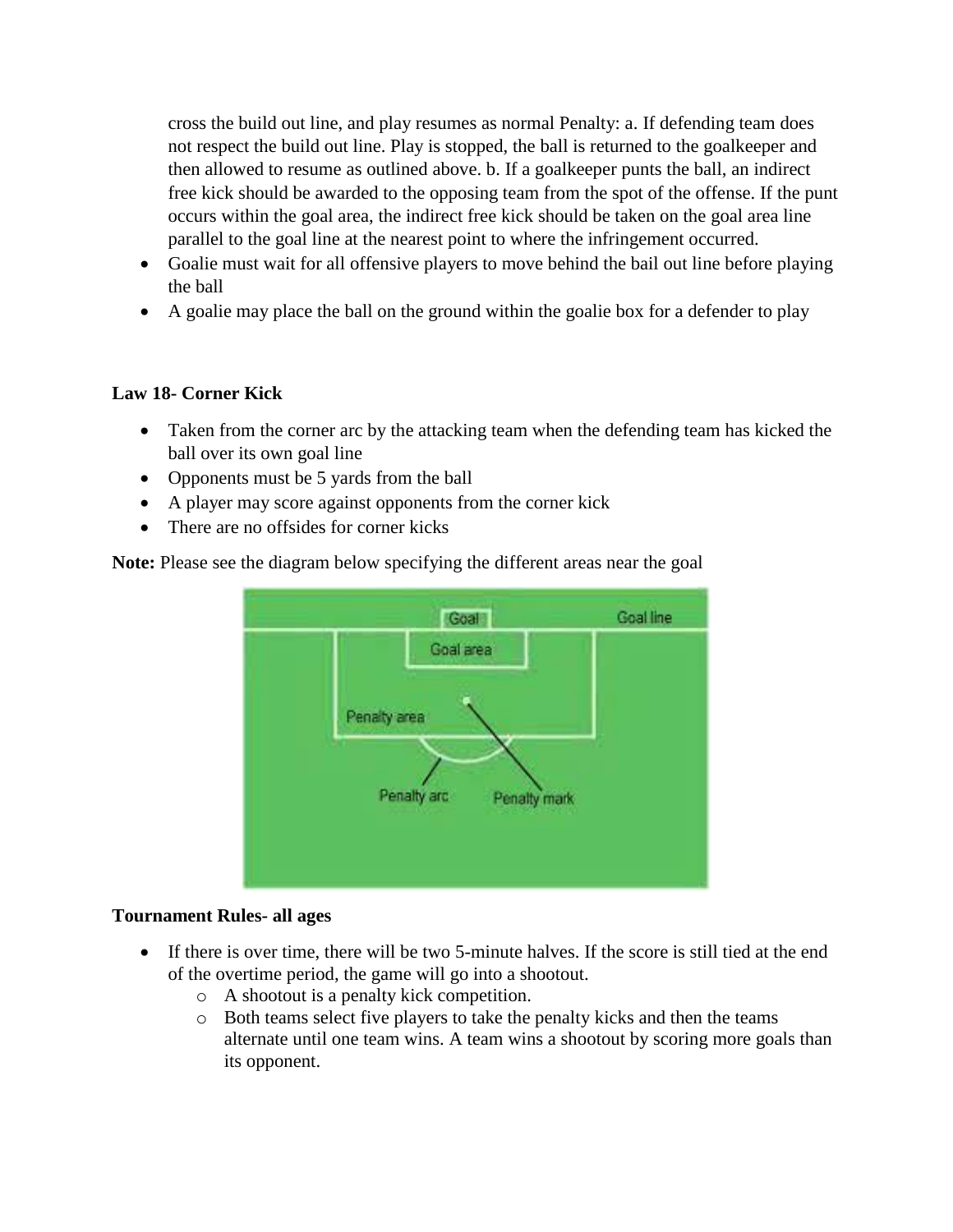- o In the event of a shoot-out, whichever players are on the field at the end of the second 5 minutes overtime must participate in the first round of the shoot-out (the goalie must also remain the same).
	- If additional shots are required, players may come from the bench (the goalie may then change).

### **Policies**

Coaches and parents are expected to adhere to the all Nash County Recreation & Senior Services' polices and procedure, including:

- Physical & Verbal Abuse Policies
- Good Sportsmanship
- Social Distancing/Pandemic-related Policies

Coaches should ensure their teams (assistant coaches, participants, and spectators for their teams) are aware of all pertinent policies

## **Yellow & Red Cards**

- Yellow Card / Caution: The offending player is shown/given a yellow card. The player must be removed for 2 minutes of the game. Coaches will NOT be able to sub a replacement player into the game at this time. If a player earns two yellow cards in a match, he is shown a red card and the red card consequences shall apply.
	- o Examples of offenses that a player would receive a yellow card:
		- guilty of unsportsmanlike behavior
		- shows dissent by word or action
		- **Exercise 1** persistently infringes the Laws of the Game
		- $\blacksquare$  delays the restart of play
		- fails to respect the required distance when play is restarted with a cornerkick, free-kick, or throw in
		- enters or re-enters the field of play without the referee's permission
		- deliberately leaves the field of play without the referee's permission
	- o During the match consequence:
		- One card: A player who receives a yellow card may continue to play in the match.
		- Two cards: If a player earns two yellow cards in a match, he is shown a red card and the red card consequences shall apply.
	- o Across the season: If a player earns three single yellow cards during the season, they shall receive a red card. The red card consequences shall apply.
- Red Card / Ejection: The offending player is shown/given a red card. The offending player must leave match and facility. The offending team plays down for two minutes unless scored upon before the two-minute penalty expires. The offending player shall be dismissed for the remainder of the game they received the red card in and shall serve a minimum one-match suspension of the team's next scheduled game.